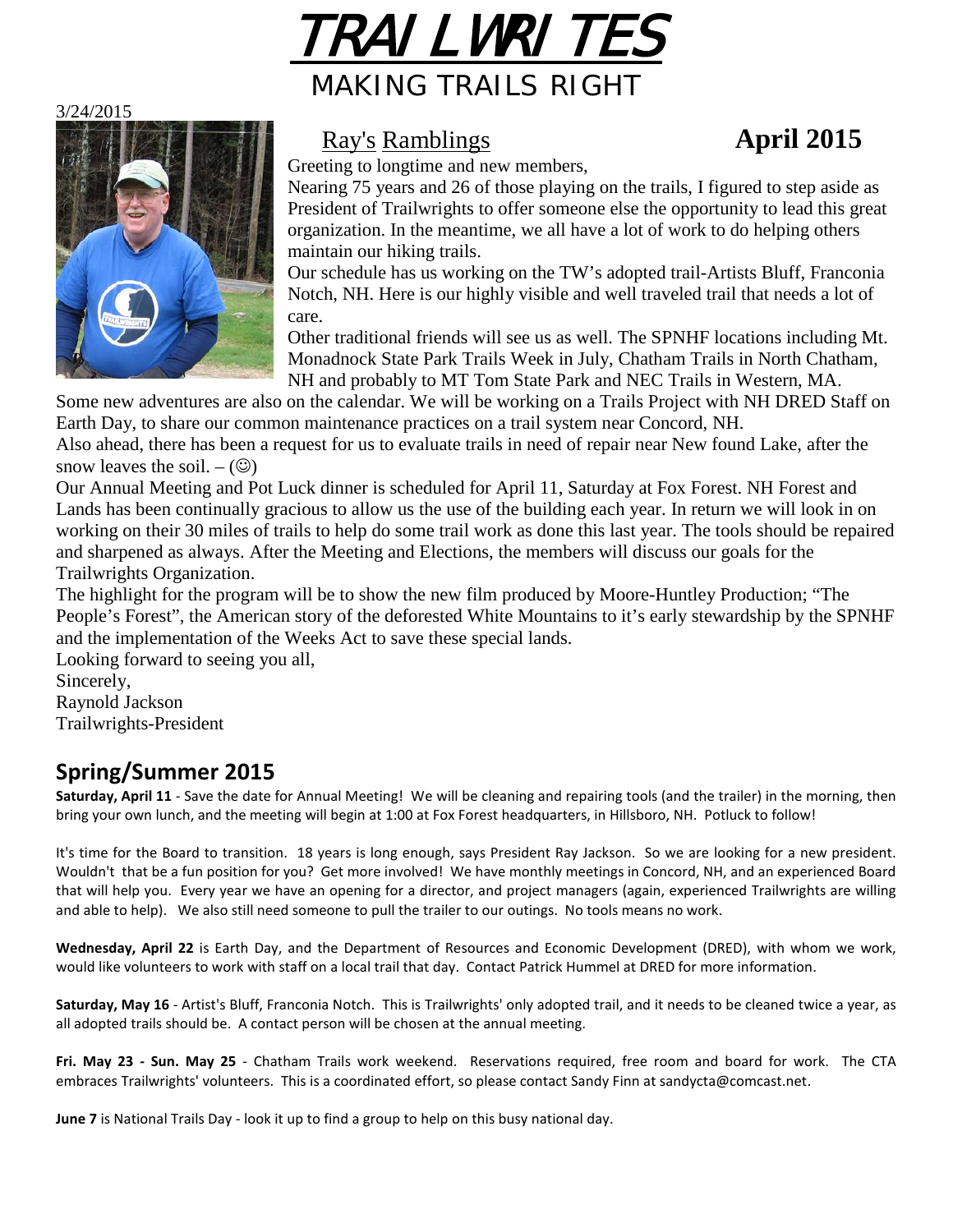**July 17-21** Monadnock Trails week - Contact Ray Jackson or the Society for the Protection of NH Forests for more information. **July 19** - NH Trails Day. Can be observed at Monadnock, or any other active trails group. (Listings found on our website).

## Annual meeting 2014:





### Trailwrights End of Year Trail Work Report:

Overall statistics for six Trailwright's projects includes 34 different volunteers for 376.5 hr. Great work! Bruce Richards put in on his adopted Mt. Kinsman Trail 172 hours alone and another 83.5 hrs, some included in TW and other groups for a whopping 256.5 hours!

Other work done by Trailwrights and by TW volunteers, approximately 137 hours.

Other Trailwrights have also contributed to other organizations showing a dedication to trail maintenance to which I say a Submitted by Hal Graham

(For a complete report, please check the website). Ĩ.

#### Annual meeting Elections:

President - open Director - open Vice President - Bob Spoerl Publicity - open<br>Treasurer - Ralph Potter Newsletter editor - open Treasurer - Ralph Potter Secretary - Peggy Graham Hiking - Dan Blanchette Tool master - Dave Dick Trail master - Dave Dick